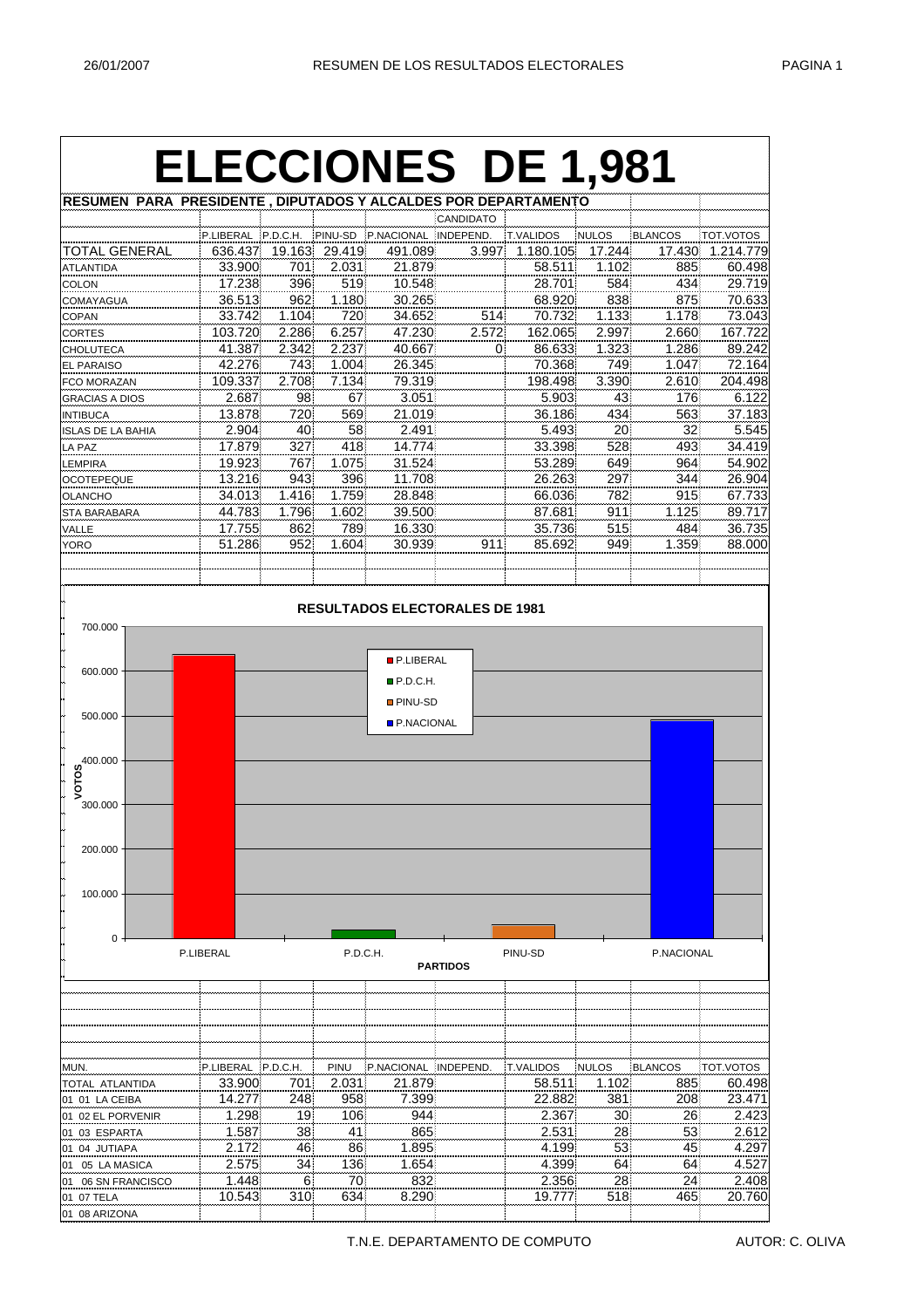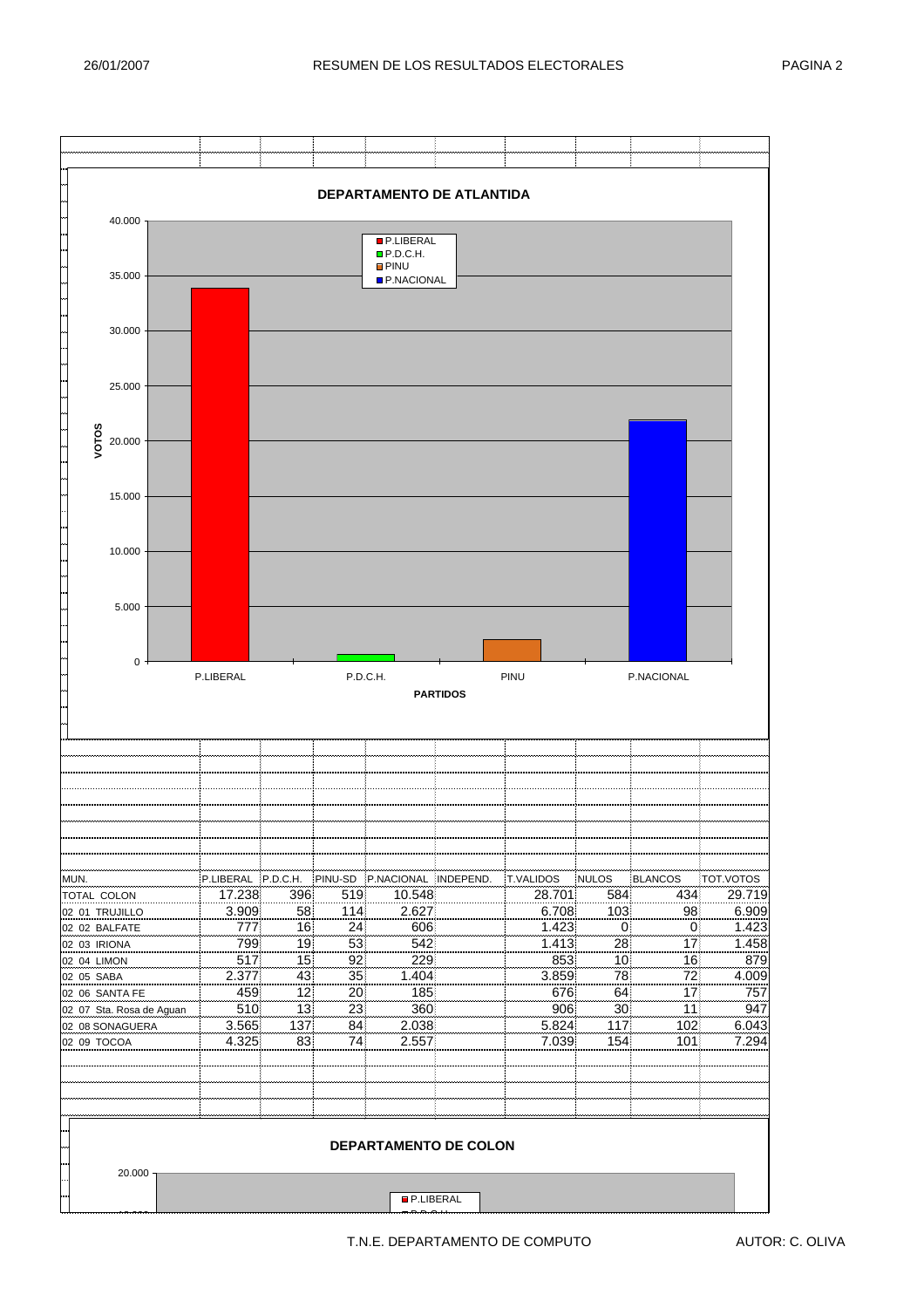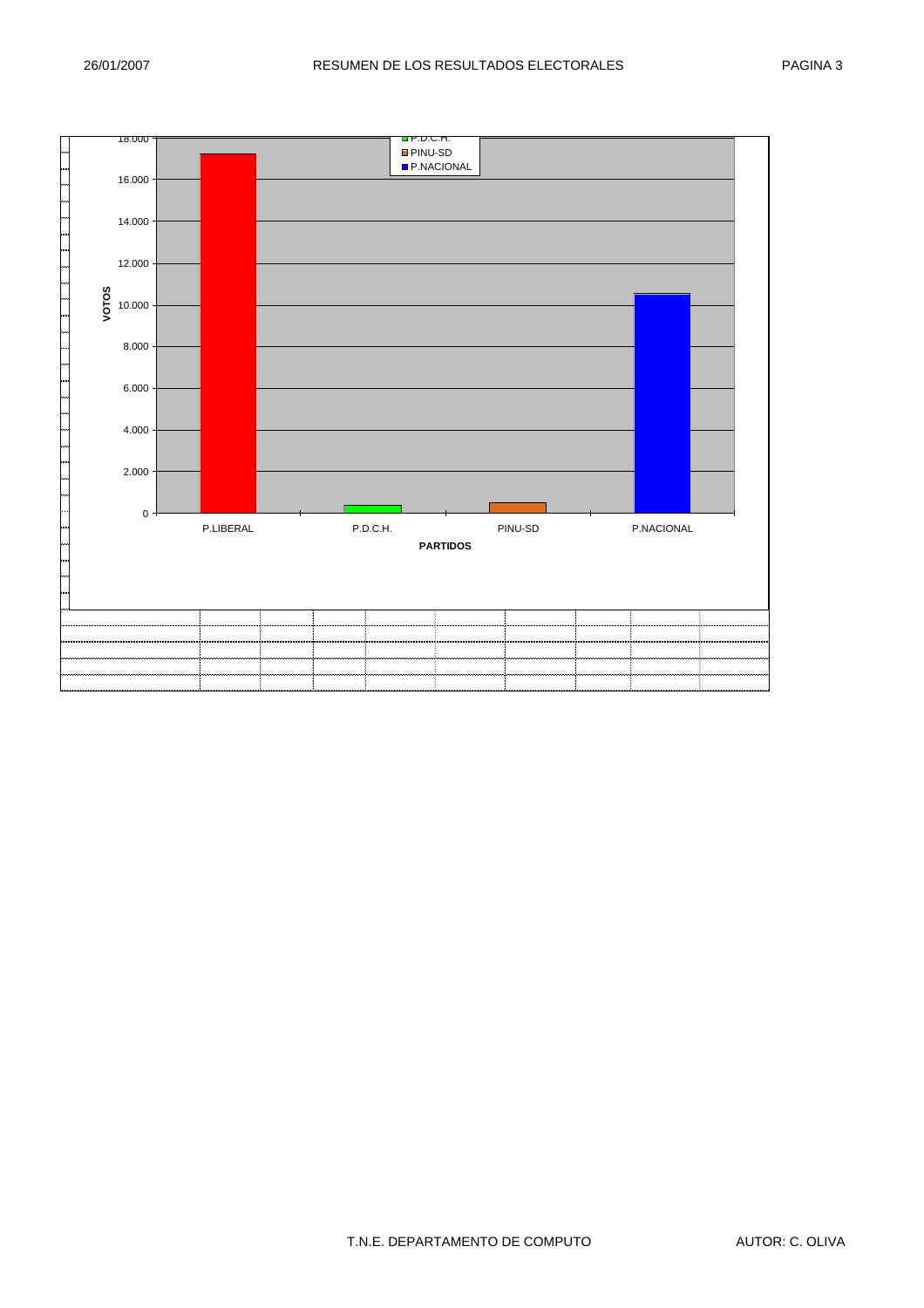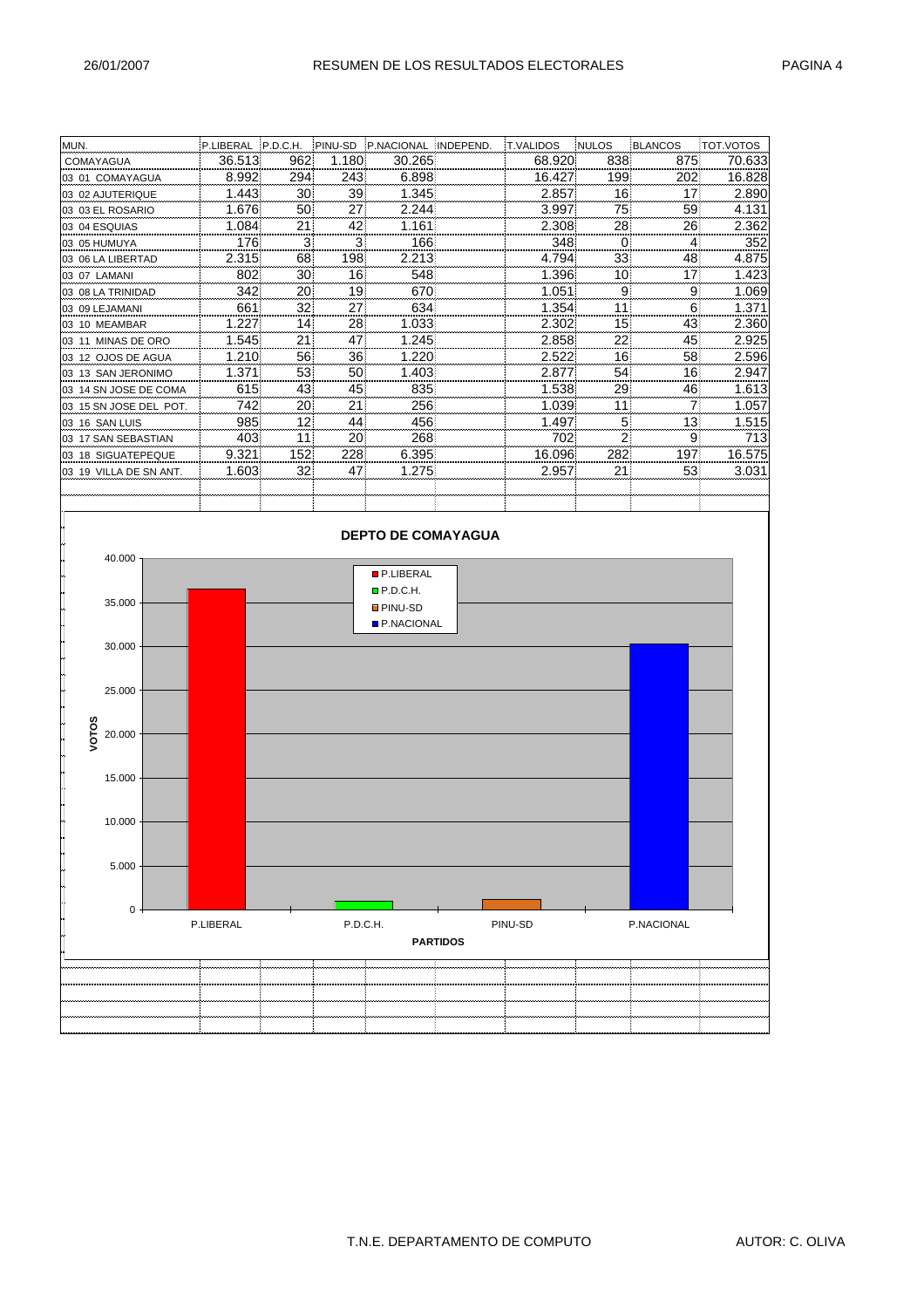| MUN.                   |           |                 |                | P.LIBERAL P.D.C.H. PINU-SD P.NACIONAL INDEPEND. |                              | <b>T.VALIDOS</b> | <b>NULOS</b>   | BLANCOS    | TOT.VOTOS |
|------------------------|-----------|-----------------|----------------|-------------------------------------------------|------------------------------|------------------|----------------|------------|-----------|
| COPAN                  | 33.742    | 1.104           | 720            | 34.652                                          | 514                          | 70.732           | 1.133          | 1.178      | 73.043    |
| 04 01 SANTA ROSA DE    | 4.832     | 173             | 192            | 4.005                                           | 16                           | 9.218            | 145            | 112        | 9.475     |
| 04 02 CABAÑAS          | 783       | 23              | 15             | 1.539                                           | 9                            | 2.369            | 51             | 20         | 2.440     |
| 04 03 CONCEPCION       | 407       | 24              | 22             | 502                                             | 6(                           | 961              | 8 <sup>1</sup> | 10         | 979       |
| 04 04 COPAN RUINAS     | 2.279     | 12              | 136            | 3.037                                           | 23                           | 5.487            | 95             | 49         | 5.631     |
| 04 05 CORQUIN          | 1.353     | 38              | 37             | 1.038                                           | 106                          | 2.572            | 19             | 39         | 2.630     |
| 04 06 CUCUYAGUA        | 1.708     | 13              | 20             | 1.027                                           | 17                           | 2.785            | 62             | 73         | 2.920     |
| 04 07 DOLORES          | 264       | 228             | 21             | 767                                             | $\overline{7}$               | 1.287            | 20             | 48         | 1.355     |
| 04 08 DULCE NOMBRE     | 1.081     | 71              | $38$           | 950                                             | 12                           | 2.152            | 35             | 24         | 2.211     |
| 04 09 EL PARAISO       | 1.557     | 9               | 14             | 3.266                                           | 67                           | 4.913            | 87             | 73         | 5.073     |
| 04 10 FLORIDA          | 2.843     | 139             | 24             | 2.700                                           | 32                           | 5.738            | 67             | 160        | 5.965     |
| 04 11 LA JIGUA         | 1.084     | 40              | 29             | 1.086                                           | 18                           | 2.257            | 68             | 80         | 2.405     |
| 04 12 LA UNION         | 1.395     | 24              | 5 <sup>1</sup> | 1.265                                           | $\overline{7}$               | 2.696            | 20             | 14         | 2.730     |
| 04 13 NUEVA ARCADIA    | 3.639     | 71              | 32             | 3.330                                           | 58                           | 7.130            | 84             | 131        | 7.345     |
| 04 14 SAN AGUSTIN      | 636       | 8 <sup>1</sup>  | 15             | 365                                             | $\vert 4 \vert$              | 1.028            | 14             | 39         | 1.081     |
| 04 15 SAN ANTONIO      | 1.556     | 27              | 9 <sup>1</sup> | 1.290                                           | 11                           | 2.893            | 111            | 39         | 3.043     |
| 04 16 BAN JERONIMO     | 875       | 8 <sup>1</sup>  | 71             | 891                                             | 8                            | 1.789            | 43             | 33         | 1.865     |
| 04 17 SAN JOSE         | 900       | 40              | 18             | 983                                             | 12                           | 1.953            | 10             | 19         | 1.982     |
| 04 18 SAN JUAN DE OPOA | 680       | 48              | 10             | 990                                             | 17                           | 1.745            | 30             | 44         | 1.819     |
| 04 19 SAN NICOLAS      | 1.165     | 18              | 8              | 1.227                                           | 9                            | 2.427            | 21             | 25         | 2.473     |
| 04 20 SAN PEDRO        | 716       | 17              | 8              | 720                                             | 26                           | 1.487            | 21             | 18         | 1.526     |
| 04 21 SANTA RITA       | 2.725     | 45              | 29             | 2.073                                           | 42                           | 4.914            | 76             | 74         | 5.064     |
| 04 22 TRINIDAD         | 764       | 15              | 12             | 1.177                                           | 6(                           | 1.974            | 35             | 40         | 2.049     |
| 04 23 VERACRUZ         | 500       | 13 <sub>1</sub> | 19             | 424                                             | 1                            | 957              | 11             | 14         | 982       |
|                        |           |                 |                |                                                 |                              |                  |                |            |           |
|                        |           |                 |                |                                                 |                              |                  |                |            |           |
|                        |           |                 |                |                                                 |                              |                  |                |            |           |
|                        |           |                 |                |                                                 |                              |                  |                |            |           |
|                        |           |                 |                |                                                 | <b>DEPARTAMENTO DE COPAN</b> |                  |                |            |           |
|                        |           |                 |                |                                                 |                              |                  |                |            |           |
| 40.000                 |           |                 |                | <b>P.LIBERAL</b>                                |                              |                  |                |            |           |
|                        |           |                 |                | P.D.C.H.                                        |                              |                  |                |            |           |
| 35.000                 |           |                 |                | <b>PINU-SD</b>                                  |                              |                  |                |            |           |
|                        |           |                 |                | P.NACIONAL                                      |                              |                  |                |            |           |
| 30.000                 |           |                 |                |                                                 |                              |                  |                |            |           |
|                        |           |                 |                |                                                 |                              |                  |                |            |           |
| 25.000                 |           |                 |                |                                                 |                              |                  |                |            |           |
|                        |           |                 |                |                                                 |                              |                  |                |            |           |
| <b>VOTOS</b><br>20.000 |           |                 |                |                                                 |                              |                  |                |            |           |
|                        |           |                 |                |                                                 |                              |                  |                |            |           |
| 15.000                 |           |                 |                |                                                 |                              |                  |                |            |           |
|                        |           |                 |                |                                                 |                              |                  |                |            |           |
| 10.000                 |           |                 |                |                                                 |                              |                  |                |            |           |
|                        |           |                 |                |                                                 |                              |                  |                |            |           |
| 5.000                  |           |                 |                |                                                 |                              |                  |                |            |           |
|                        |           |                 |                |                                                 |                              |                  |                |            |           |
| $\mathbf 0$            |           |                 |                |                                                 |                              |                  |                |            |           |
|                        | P.LIBERAL |                 | P.D.C.H.       |                                                 |                              | PINU-SD          |                | P.NACIONAL |           |
| <b>PARTIDOS</b>        |           |                 |                |                                                 |                              |                  |                |            |           |
|                        |           |                 |                |                                                 |                              |                  |                |            |           |
|                        |           |                 |                |                                                 |                              |                  |                |            |           |
|                        |           |                 |                |                                                 |                              |                  |                |            |           |
|                        |           |                 |                |                                                 |                              |                  |                |            |           |
|                        |           |                 |                |                                                 |                              |                  |                |            |           |
|                        |           |                 |                |                                                 |                              |                  |                |            |           |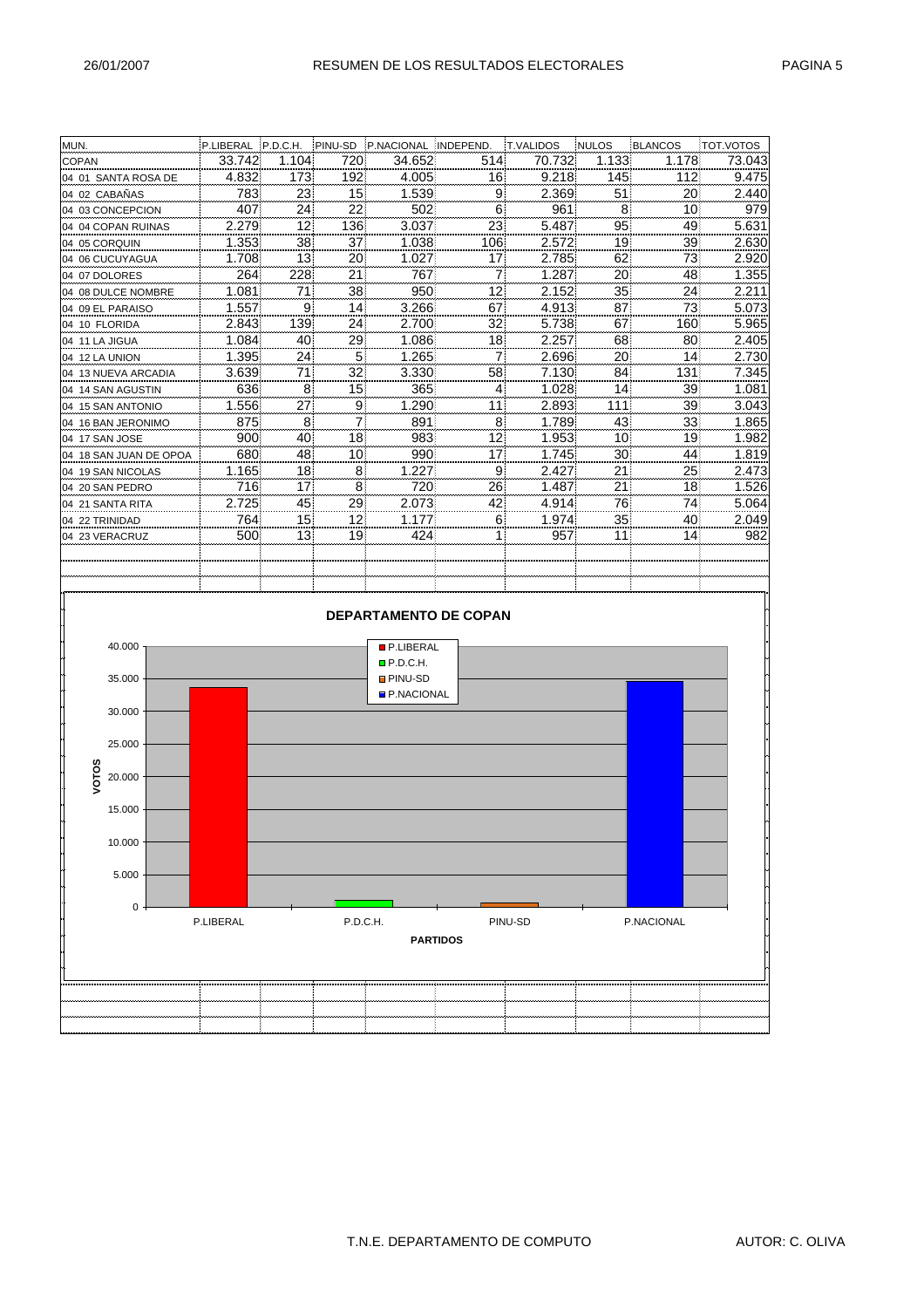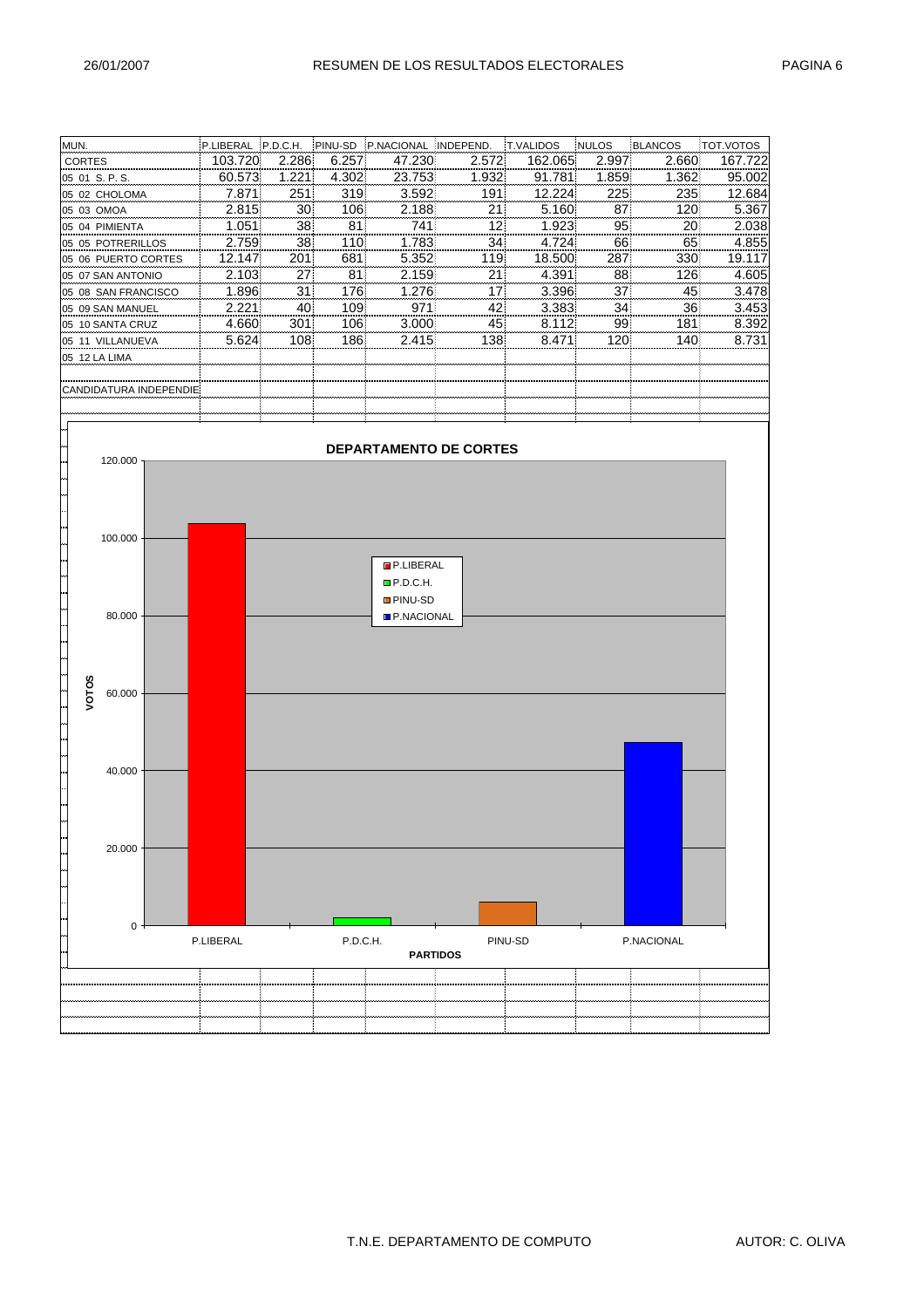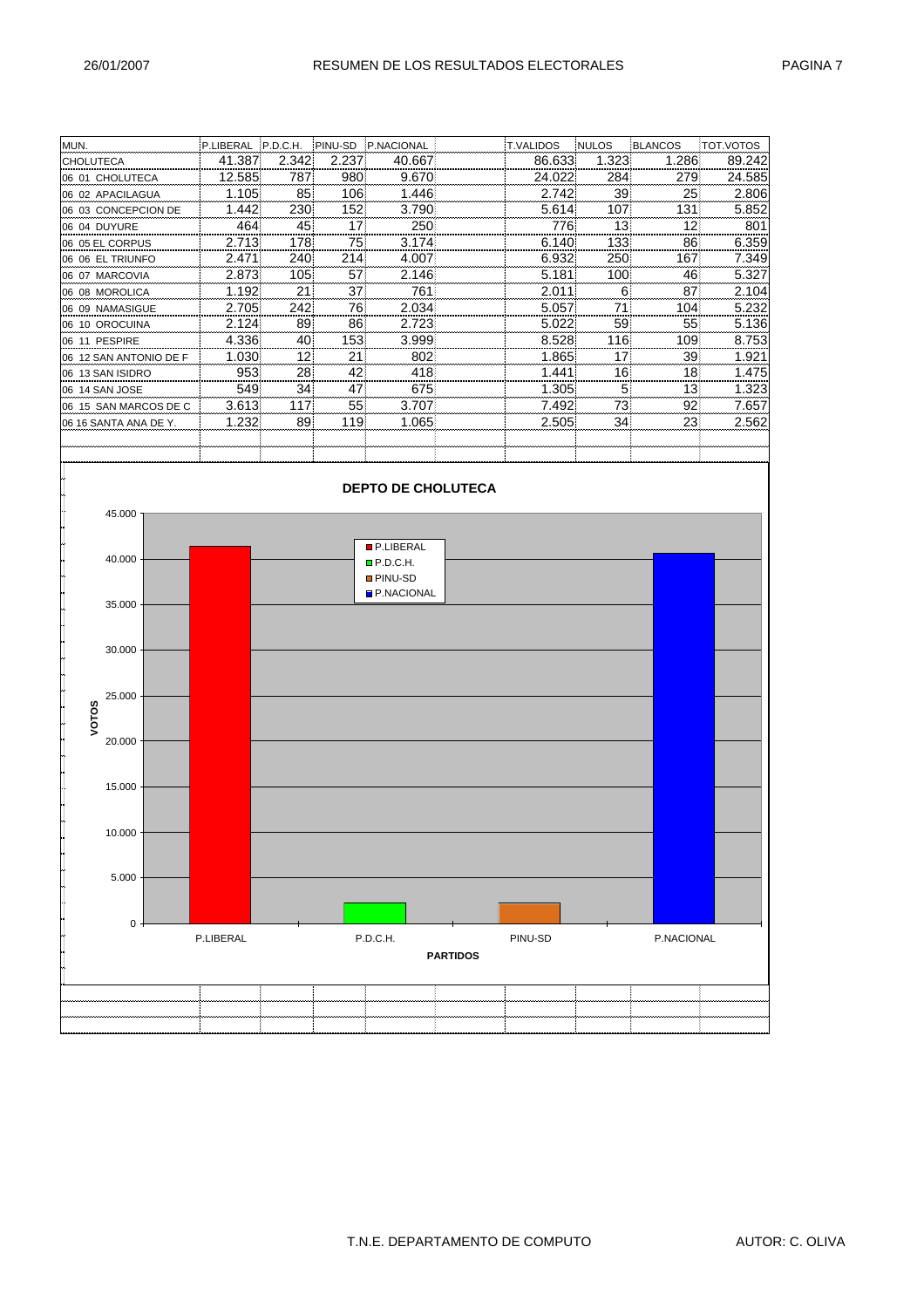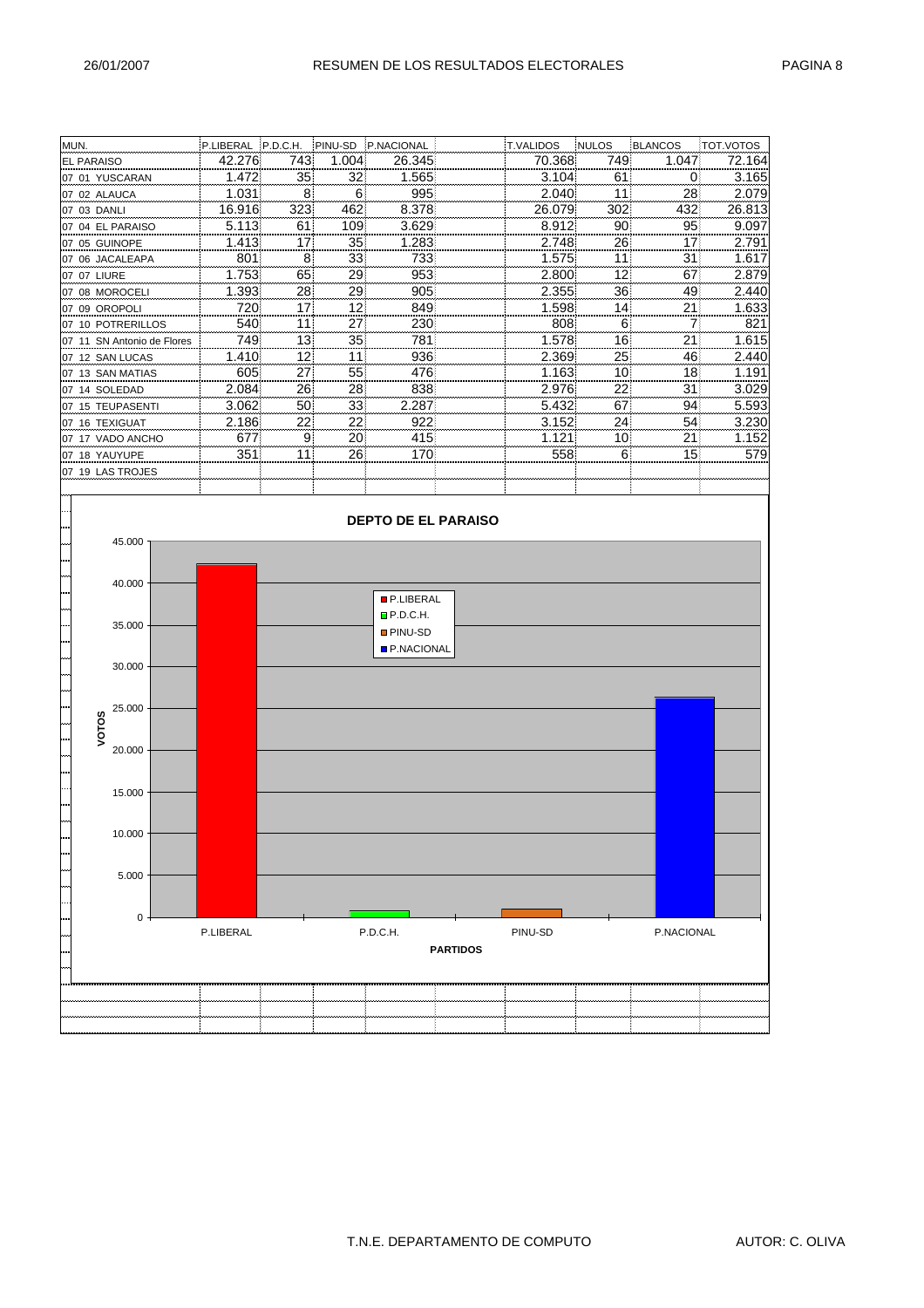| MUN.                       | P.LIBERAL P.D.C.H. |                 |                 | PINU-SD P.NACIONAL | <b>T.VALIDOS</b> | <b>NULOS</b>    | BLANCOS         | <b>TOT.VOTOS</b> |
|----------------------------|--------------------|-----------------|-----------------|--------------------|------------------|-----------------|-----------------|------------------|
| <b>FCO MORAZAN</b>         | 109.337            | 2.708           | 7.134           | 79.319             | 198.498          | 3.390           | 2.610           | 204.498          |
| 08 01 DISTRITO CENTRAL     | 70.687             | 2.045           | 6.102           | 49.643             | 128.477          | 1.988           | 1.351           | 131.816          |
| 08 02 ALUBAREN             | 778                | 34!             | 18              | 644                | 1.474            | 13              | 43              | 1.530            |
| 08 03 CEDROS               | 2.785              | 50              | 92              | 2.307              | 5.234            | 127             | 70              | 5.431            |
| 08 04 CURAREN              | 1.899              | 30 <sup>1</sup> | 41              | 1.883              | 3.853            | 40              | 136             | 4.029            |
| 08 05 EL PORVENIR          | 1.753              | 21              | 441             | 2.440              | 4.258            | 861             | 57              | 4.401            |
| 08 06 GUAYMACA             | 2.126              | 16              | 45              | 1.685              | 3.872            | 100             | 76              | 4.048            |
| 08 07 LA LIBERTAD          | 468                | 6               | 18 <sup>1</sup> | 405                | 897              | 20              | 20              | 937              |
| 08 08 LA VENTA             | 1.126              | 24 <sup>1</sup> | 32              | 1.309              | 2.491            | 42              | 38              | 2.571            |
| 08 09 LEPATERIQUE          | 1.434              | 20              | 39              | 1.167              | 2.660            | 78.             | 54              | 2.792            |
| 08 10 MARAITA              | 905                | 91              | 29              | 1.200              | 2.143            | 33              | 43              | 2.219            |
| 08 11 MARALE               | 1.181              | 42              | 22              | 455                | 1.700            | 18              | 46              | 1.764            |
| 08 12 NUEVA ARMENIA        | 1.017              | 16 <sup>1</sup> | 17              | 502                | 1.552            | 16              | 15              | 1.583            |
| 08 13 OJOJONA              | 1.400              | 16              | 21              | 1.165              | 2.602            | 31              | 35              | 2.668            |
| 08 14 ORICA                | 1.336              | 16              | 39              | 861                | 2.252            | 29              | 43 <sup>1</sup> | 2.324            |
| 08 15 REITOCA              | 1.622              | 17 <sup>1</sup> | 23              | 812                | 2.474            | 49              | 66              | 2.589            |
| 08 16 SABANAGRANDE         | 3.791              | 39              | 52              | 1.485              | 5.367            | 110             | 75              | 5.552            |
| 08 17 SN Antonio de Orient | 1.117              | 9               | 44              | 778                | 1.948            | 45              | 23              | 2.016            |
| 08 18 SAN Buenaventura     | 885                | 14              | 25              | 1.038              | 1.962            | 95              | 27              | 2.084            |
| 08 19 SAN IGNACIO          | 1.526              | 23              | 35!             | 1.286              | 2.870            | 20)             | 25              | 2.915            |
| 08 20 SAN JUAN DE F.       | 1.453              | 17!             | 22              | 1.229              | 2.721            | 12 <sup>1</sup> | 42              | 2.775            |
| 08 21 SAN MIGUELITO        | 493                | 12              | 22              | 422                | 949              | 2               | 8               | 959              |
| 08 22 SANTA ANA            | 1.596              | 25!             | 60              | 942                | 2.623            | 68              | 61              | 2.752            |
| 08 23 SANTA LUCIA          | 879                | 28              | 53              | 849                | 1.809            | 18              | 25              | 1.852            |
| 08 24 TALANGA              | 3.193              | 101             | 731             | 2.552              | 5.919            | 170             | 103             | 6.192            |
| 08 25 TATUMBLA             | 1.056              | 17 <sup>1</sup> | 35 <sub>1</sub> | 628                | 1.736            | 23              | 15 <sup>1</sup> | 1.774            |
| 08 26 VALLE DE ANGELES     | 1.550              | 36              | 98              | 852                | 2.536            | 125             | 69              | 2.730            |
| 08 27 VILLA DE S.FCO       | 1.281              | 25 <sup>1</sup> | 33              | 780                | 2.119            | 32              | 44              | 2.195            |
|                            |                    |                 |                 |                    |                  |                 |                 |                  |

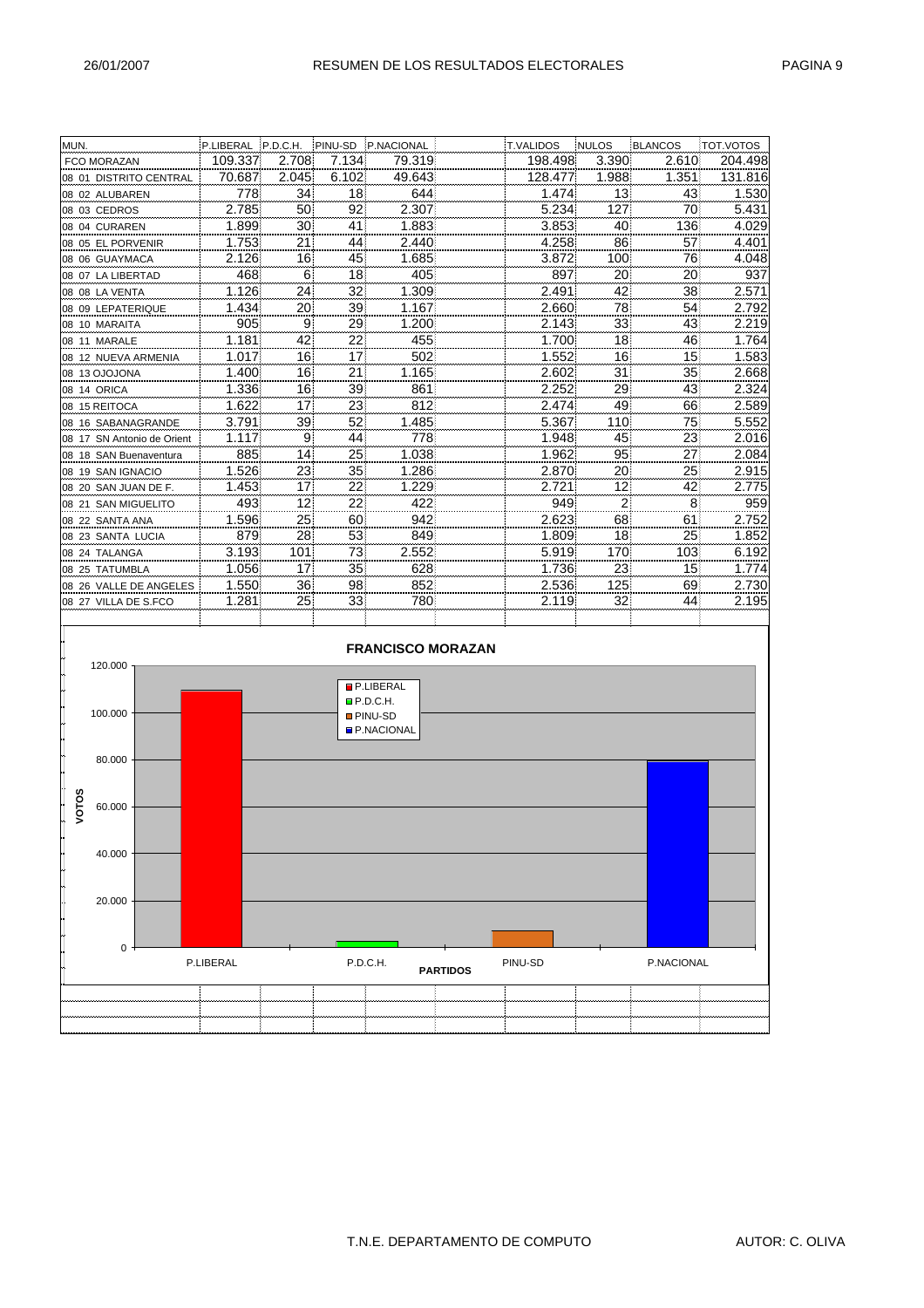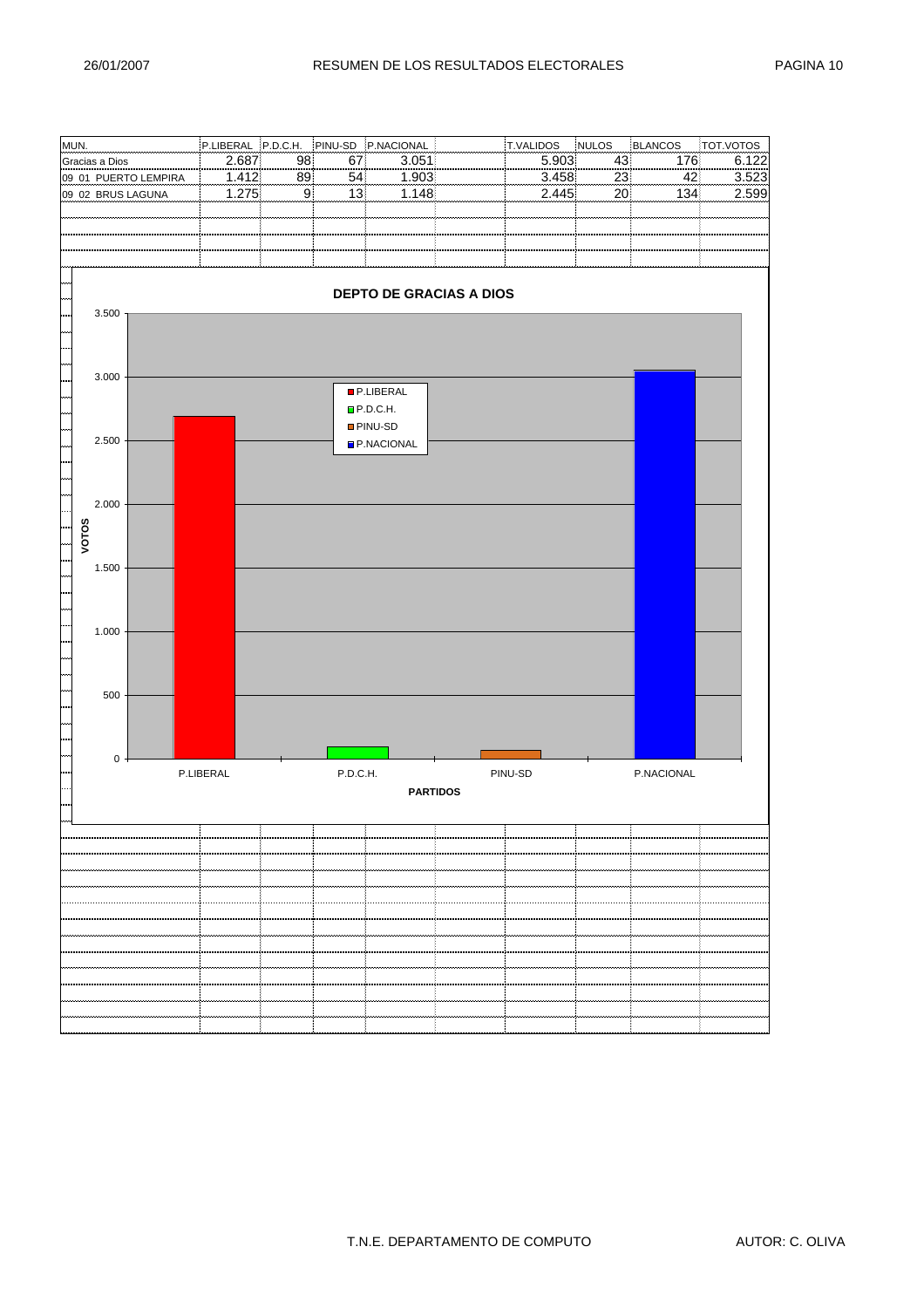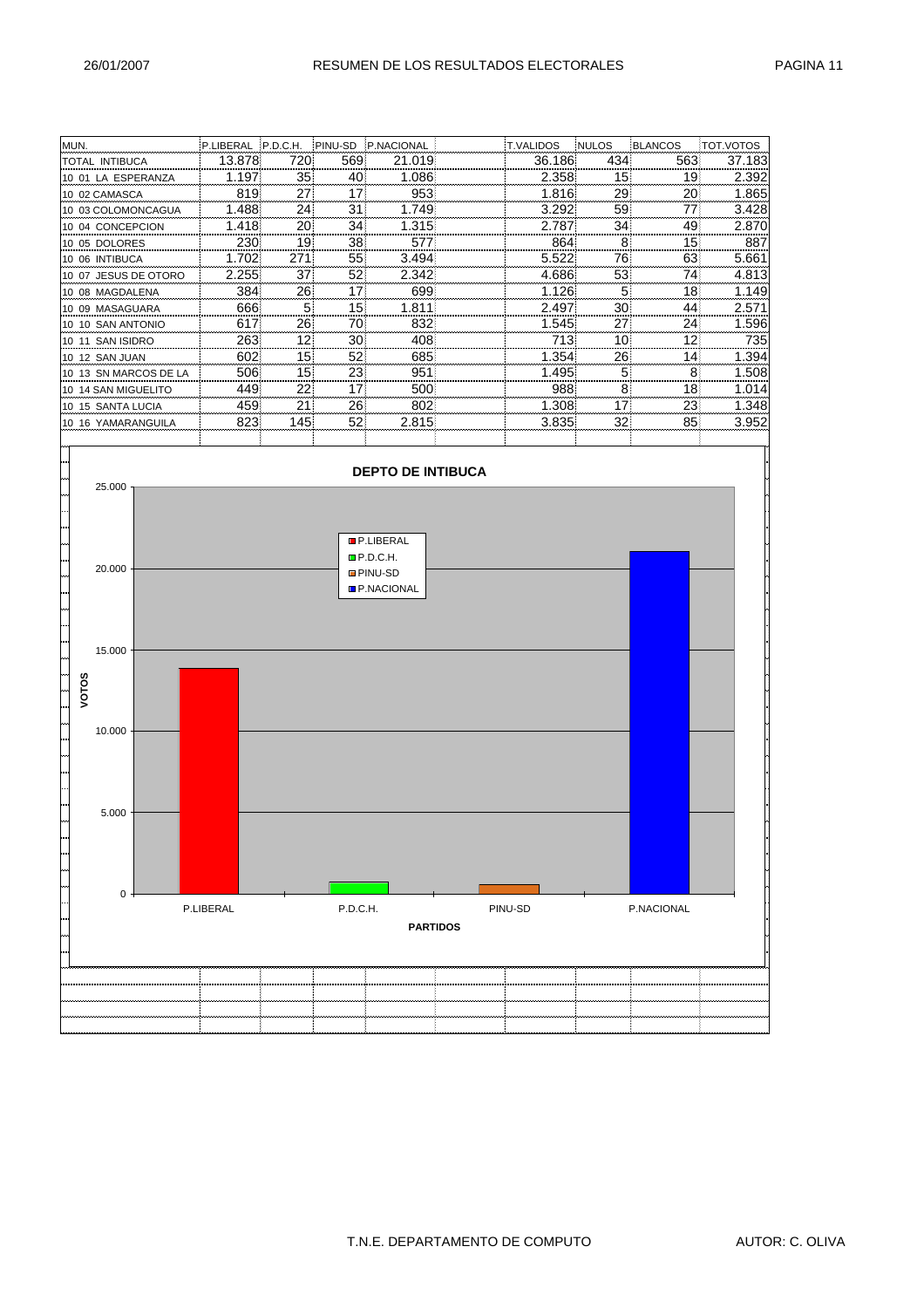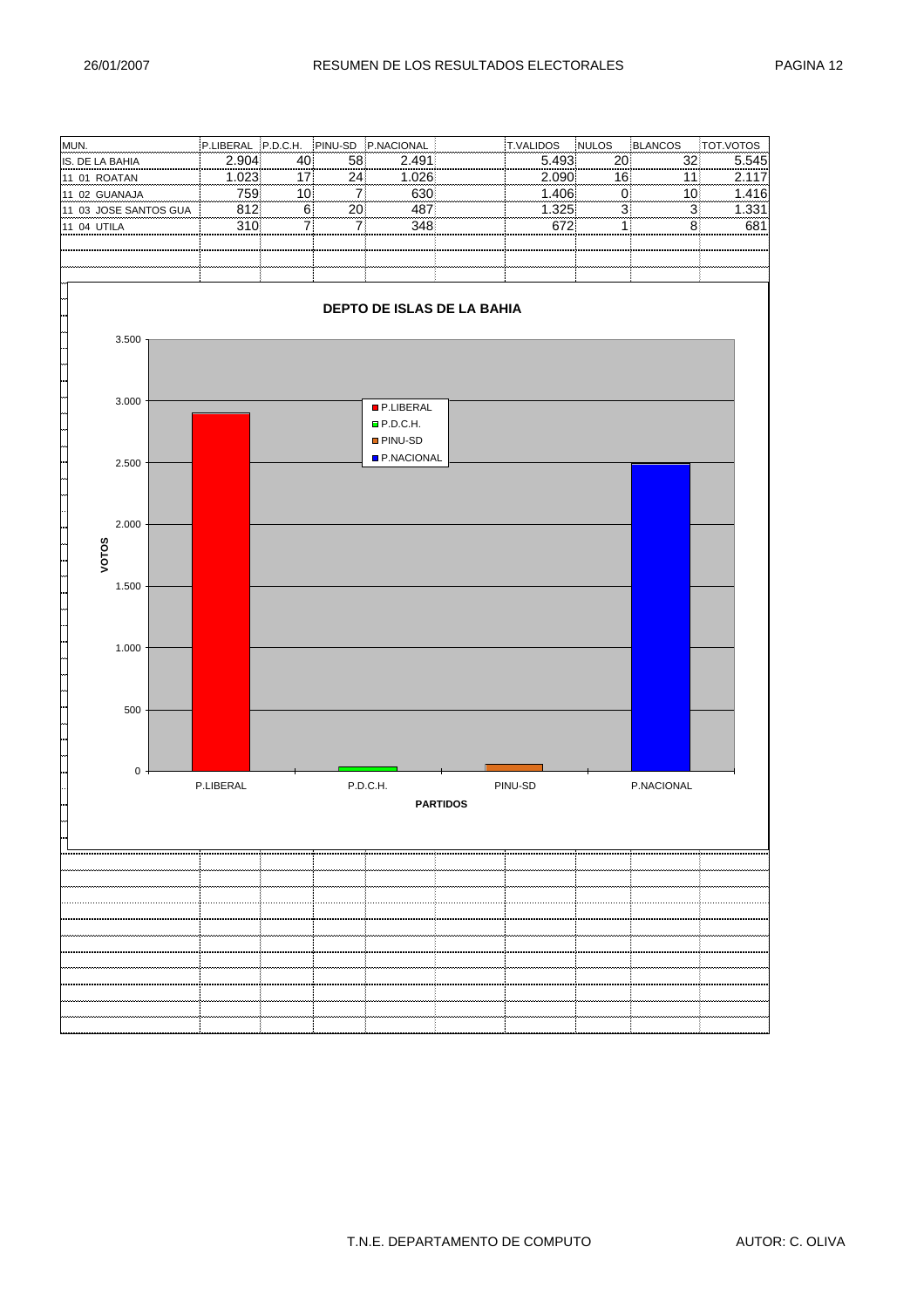| MUN.                       | P.LIBERAL P.D.C.H. |                |                 | PINU-SD P.NACIONAL | <b>T.VALIDOS</b> | <b>NULOS</b> | BLANCOS         | TOT.VOTOS |
|----------------------------|--------------------|----------------|-----------------|--------------------|------------------|--------------|-----------------|-----------|
| LA PAZ                     | 17.879             | 327            | 418             | 14.774             | 33.398           | 528          | 493             | 34.419    |
| 12 01 LA PAZ               | 4.359              | 41             | 461             | 2.006              | 6.452            | 44)          | 57              | 6.553     |
| 12 02 AGUANTEQUERIQ        | 673                | 38             | 24              | 459                | 1.194            | 19           | 11              | 1.224     |
| 12 03 CABAÑAS              | 259                | 5 <sup>1</sup> | 20              | 505                | 789              | 10)          | 9               | 808       |
| 12 04 CANE                 | 579                | 31             | 26              | 263                | 899              |              | 4               | 910       |
| 12 05 CHINACLA             | 505                | 3              | 14              | 319                | 841              | 13!          | 12              | 866       |
| 12 06 GUAJIQUIRO           | 876                | 21             | 28              | 1.869              | 2.794            | 52           | 65              | 2.911     |
| 12 07 LAUTERIQUE           | 604                | 16             | 16 <sup>1</sup> | 397                | 1.033            |              | 13              | 1.051     |
| 12 08 MARCALA              | 1.933              | 22             | 331             | .593               | 3.581            | 31           | 54              | 3.666     |
| 12 09 Mercedes de Oriente  | 1601               | 161            | 12              | 145                | 333              | 18           | 17              | 368       |
| 12 10 OPATORO              | 1.020              | 13             | 12              | 1.112              | 2.157            | 94           | 23              | 2.274     |
| 12 11 SN Antonio del Norte | 705                | 91             | 23              | 389                | 1.126            | 28           | 7               | 1.161     |
| 12 12 SAN JOSE             | 811                | 10             | 161             | 489                | 1.326            | 25!          | 18 <sup>1</sup> | 1.369     |
| 12 13 SAN JUAN             | 328                | 39             | 17 <sup>1</sup> | 300                | 684              |              | 7               | 698       |
| 12 14 SN PEDRO TUTULE      | 569                | 6              | 14              | 471                | 1.060            | 20           | 15              | 1.095     |
| 12 15 SANTA ANA            | 619                | 9              | 221             | 1.020              | 1.670            | 39           | 40              | 1.749     |
| 12 16 SANTA ELENA          | 520                | 17             | 26.             | 784                | 1.347            | 24)          | 231             | 1.394     |
| 12 17 SANTA MARIA          | 1.325              | 8              | 39              | 677                | 2.049            | 61           | 40              | 2.150     |
| 12 18 SANTIAGO Puringla    | 1.543              | 4              | 18              | 1.360              | 2.925            | 24)          | 54              | 3.003     |
| 12 19 YARULA               | 491                | 19             | 12              | 616                | 1.138            |              | 24              | 1.169     |
|                            |                    |                |                 |                    |                  |              |                 |           |

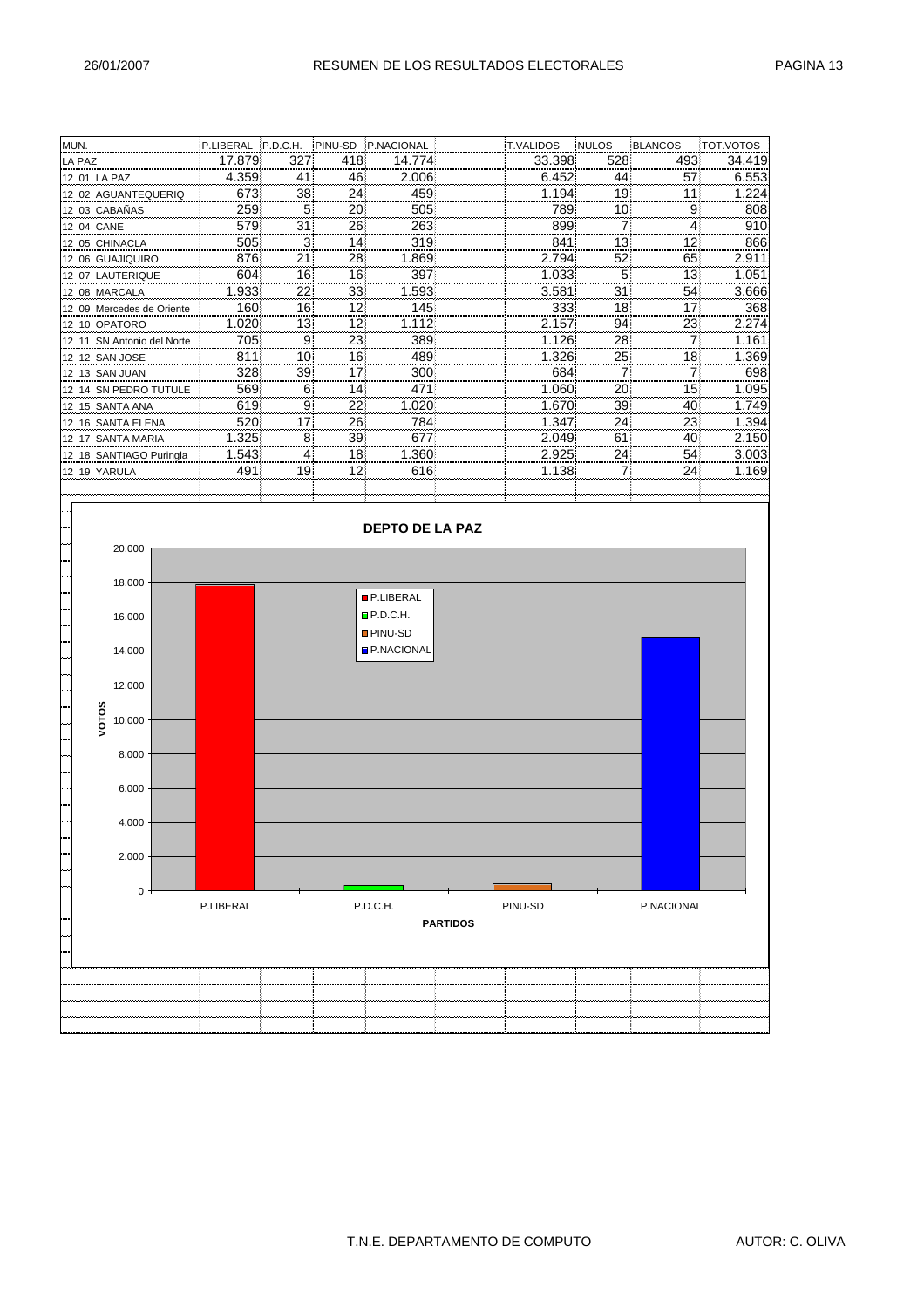| MUN.                                                                            |           |                 |                | P.LIBERAL P.D.C.H. PINU-SD P.NACIONAL                                                          |                 | T.VALIDOS NULOS |              | BLANCOS    | TOT.VOTOS |
|---------------------------------------------------------------------------------|-----------|-----------------|----------------|------------------------------------------------------------------------------------------------|-----------------|-----------------|--------------|------------|-----------|
| <b>LEMPIRA</b>                                                                  | 19.923    | 767             | 1.075          | 31.524                                                                                         |                 | 53.289          | 649          | 964        | 54.902    |
| 13 01 GRACIAS                                                                   | 2.136     | 51              | 60!            | 3.406                                                                                          |                 | 5.653           | 40           | 101        | 5.794     |
| 13 02 BELEN                                                                     | 503       | 41              | 3 <sup>1</sup> | 365                                                                                            |                 | 912             | 14           | 28         | 954       |
| 13 03 CANDELARIA                                                                | 598       | 9               | 43             | 1.021                                                                                          |                 | 1.671           | 22           | 18         | 1.711     |
| 13 04 COLOLACA                                                                  | 434       | 53              | 57             | 692                                                                                            |                 | 1.236           | 22           | 52         | 1.310     |
| 13 05 ERANDIQUE                                                                 | 1.053     | 34              | 33,            | 1.690                                                                                          |                 | 2.810           | 32           | 51         | 2.893     |
| 13 06 GUALCINCE                                                                 | 419       | 30 <sub>1</sub> | 23             | 1.602                                                                                          |                 | 2.074           | 27           | 42         | 2.143     |
| 13 07 GUARITA                                                                   | 623       | 28              | 71             | 1.037                                                                                          |                 | 1.759           | 31           | 54         | 1.844     |
| 13 08 LA CAMPA                                                                  | 740       | 43              | 99             | 833                                                                                            |                 | 1.715           | 24           | 18         | 1.757     |
| 1.393 <br>19 <br>13 09 LA IGUALA                                                |           |                 |                | 1.667<br>62                                                                                    |                 | 3.141           | 25           | 51         | 3.217     |
| 7 <br>820<br>13 10 LAS FLORES                                                   |           |                 |                | 1.050                                                                                          |                 | 1.890           | 26           | 9          | 1.925     |
| 13 11 LA UNION                                                                  | 857       | 20 <sub>1</sub> | 13<br>98       | 1.200                                                                                          |                 | 2.175           | 31           | 29         | 2.235     |
| 13 12 LA VIRTUD                                                                 | 415       | 44              | 10             | 1.215                                                                                          |                 | 1.684           | 16(          | 23         | 1.723     |
| 13 13 LEPAERA                                                                   | 3.215     | 30              | 33             | 3.269                                                                                          |                 | 6.547           | 68           | 60         | 6.675     |
| 13 14 MAPULACA                                                                  | 445       | 20 <sub>1</sub> | 16             | 570                                                                                            |                 | 1.051           | $\mathbf{3}$ | $\vert$    | 1.058     |
| 13 15 PIRAERA                                                                   | 403       | 14              | 39             | 1.677                                                                                          |                 | 2.133           | 17           | 57         | 2.207     |
| 13 16 SAN ANDRES                                                                | 313       | 21              | 36             | 1.501                                                                                          |                 | 1.871           | 52           | 49         | 1.972     |
| 13 17 SAN FRANCISCO                                                             | 633       | 42              | 34             | 841                                                                                            |                 | 1.550           | 25           | 36         | 1.611     |
| 13 18 SN JUAN GUARITA                                                           | 183       | 15 <sup>1</sup> | 30.            | 463                                                                                            |                 | 691             | 10           | 26         | 727       |
|                                                                                 | 997       | 37              | 45             | 1.311                                                                                          |                 | 2.390           | 19           | 41         | 2.450     |
| 13 19 SN MANUEL COLOH                                                           | 979       | 15              | 48             | 1.300                                                                                          |                 | 2.342           | 15           | 23         | 2.380     |
| 13 20 SAN RAFAEL                                                                |           |                 |                |                                                                                                |                 |                 |              |            |           |
| 13 21 SAN SEBASTIAN                                                             | 696       | 30 <sub>1</sub> | 37             | 887                                                                                            |                 | 1.650           | 14           | 14         | 1.678     |
| 13 22 SANTA CRUZ                                                                | 455       | 16              | 27             | 598                                                                                            |                 | 1.096           | 16           | 36         | 1.148     |
| 13 23 TALGUA                                                                    | 686       | 15              | 23             | 1.051                                                                                          |                 | 1.775           | 21           | 51         | 1.847     |
| 13 24 TAMBLA                                                                    | 232       | 26              | 35             | 404                                                                                            |                 | 697             | 12           | 18         | 727       |
| 13 25 TOMALA                                                                    | 268       | 53              | 37             | 783                                                                                            |                 | 1.141           | 14           | 25         | 1.180     |
| 13 26 VALLADOLID                                                                | 229       | 33              | 24             | 580                                                                                            |                 | 866             | 51           | 27         | 944       |
| 13 27 VIRGINIA                                                                  | 198       | 21              | 39             | 511                                                                                            |                 | 769             | $\mathbf{2}$ | 21         | 792       |
| 35.000<br>30.000<br>25.000<br>20.000<br>VOTOS<br>15.000<br>10.000<br>5.000<br>0 |           |                 |                | <b>DEPTO DE LEMPIRA</b><br><b>P.LIBERAL</b><br>P.D.C.H.<br><b>PINU-SD</b><br><b>P.NACIONAL</b> |                 |                 |              |            |           |
|                                                                                 | P.LIBERAL |                 |                | P.D.C.H.                                                                                       | <b>PARTIDOS</b> | PINU-SD         |              | P.NACIONAL |           |
|                                                                                 |           |                 |                |                                                                                                |                 |                 |              |            |           |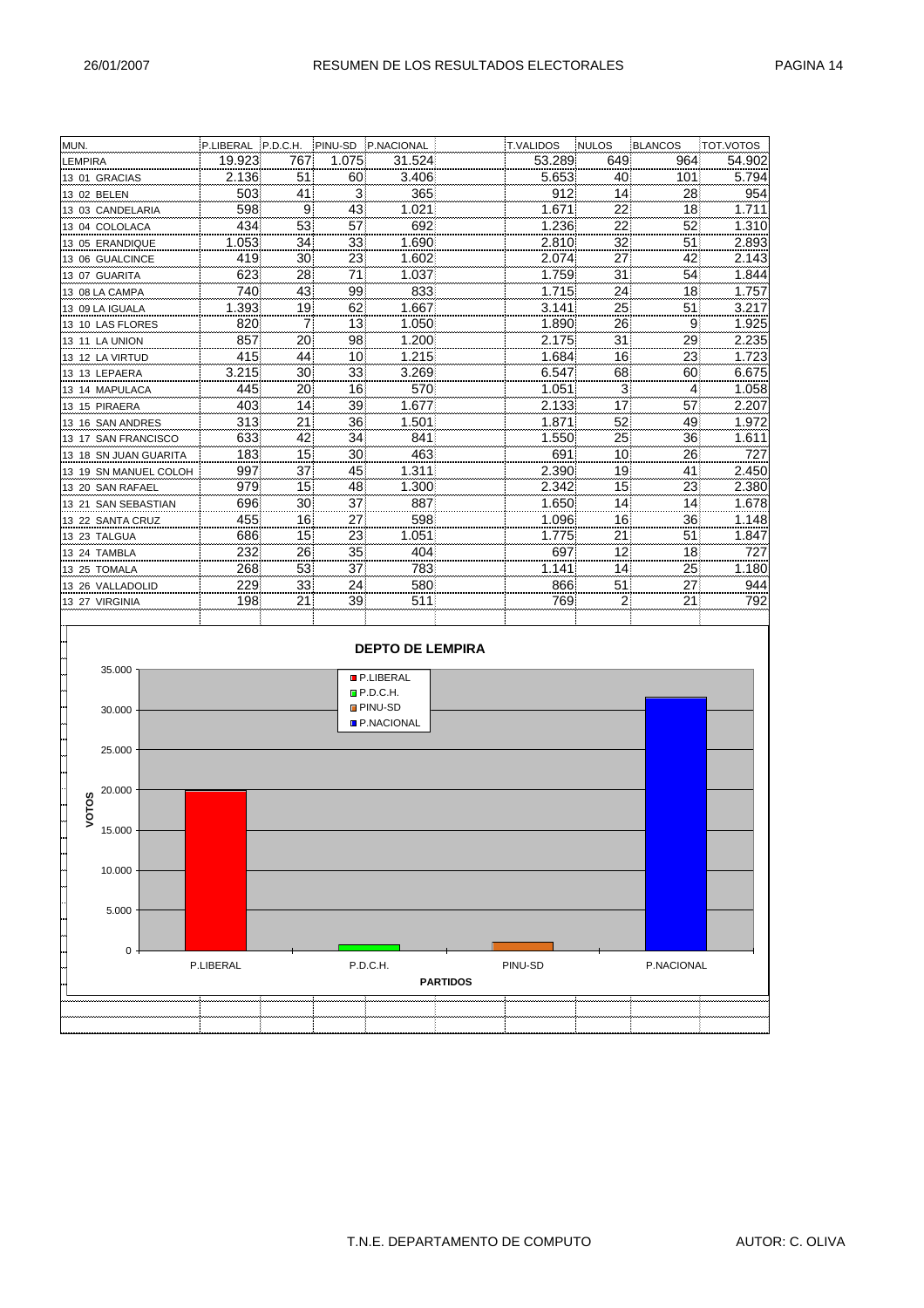| MUN.                   | P.LIBERAL IP.D.C.H. |                 | PINU-SD | <b>P.NACIONAL</b> | <b>T.VALIDOS</b> | <b>NULOS</b> | BLANCOS | TOT.VOTOS |
|------------------------|---------------------|-----------------|---------|-------------------|------------------|--------------|---------|-----------|
| <b>OCOTEPEQUE</b>      | 13.216              | 943             | 396     | 11.708            | 26.263           | 297          | 344     | 26.904    |
| 14 01 OCOTEPEQUE       | 2.227               | 336             | 75.     | 2.307             | 4.945            | 49)          | 56      | 5.050     |
| 14 02 BELEN GUALCHO    | 1.404               | 24!             | 18      | 1.382             | 2.828            | 27           | 31      | 2.886     |
| 14 03 CONCEPCION       | 570                 | 18              | 17!     | 388               | 993              | 8            | 13      | 1.014     |
| 14 04 DOLORES MEREND   | 279                 | 12              | 161     | 263               | 570              |              | 11      | 582       |
| 14 05 FRATERNIDAD      | 218                 | 13              | 31      | 165               | 427              |              |         | 431       |
| 14 06 LA ENCARNACION   | 918                 | 13!             | 13!     | 526               | 1.470            | 14)          | 30      | 1.514     |
| 14 07 LA LABOR         | 8291                | 32 <sub>0</sub> | 17!     | 654               | 1.532            | 16           | 15      | 1.563     |
| 14 08 LUCERNA          | 443                 | 18              | 20      | 570               | 1.051            | 10           | 17      | 1.078     |
| 14 09 MERCEDES         | 2791                | 58              | 15!     | 791               | 1.143            | 20)          | 24      | 1.187     |
| 14 10 SAN FERNANDO     | 591                 | 10 <sup>1</sup> | 26!     | 827               | 1.454            | 12)          | 24      | 1.490     |
| 14 11 SN FCO DEL VALLE | 932                 | 28              | 18      | 474               | 1.452            | 9            | 16      | 1.477     |
| 14 12 SAN JORGE        | 380                 | 8               | 11      | 341               | 740              | 61           | 4       | 750       |
| 14 13 SAN MARCOS       | 1.7341              | 158             | 50      | 1.064             | 3.006            | 35           | 47      | 3.088     |
| 14 14 SANTA FE         | 383                 | 15 <sup>1</sup> | 13!     | 547               | 958              | 5            | 9       | 972       |
| 14 15 SENSENTI         | 1.0991              | 153             | 35!     | 958               | 2.245            | 62           | 28      | 2.335     |
| 14 16 SINUAPA          | 930                 | 47              | 21      | 451               | 1.449            | 21           | 17      | 1.487     |

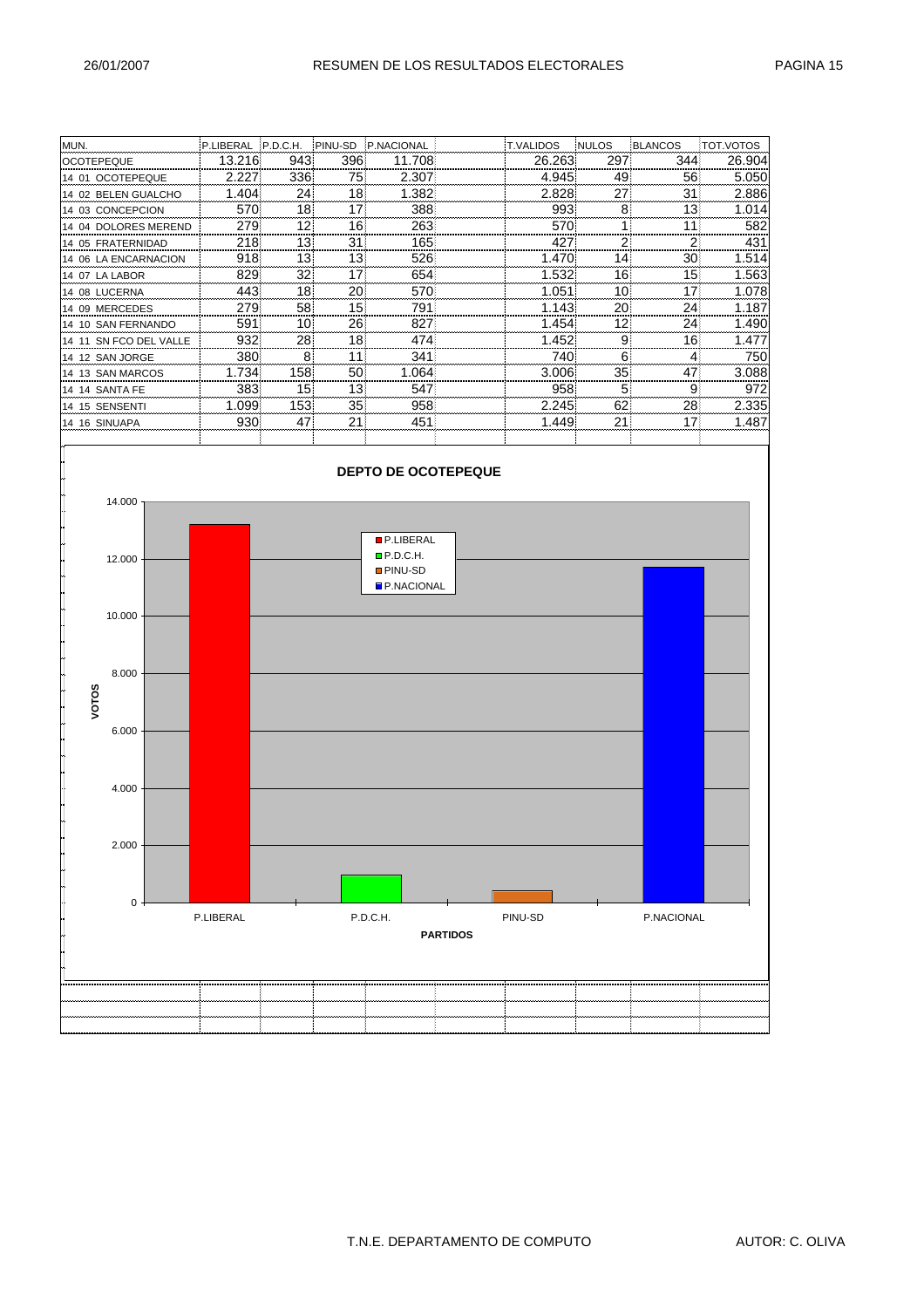| MUN.                                                                                   |           |                 |       | P.LIBERAL P.D.C.H. PINU-SD P.NACIONAL    |                 | <b>T.VALIDOS</b> | NULOS           | BLANCOS    | <b>TOT.VOTOS</b> |
|----------------------------------------------------------------------------------------|-----------|-----------------|-------|------------------------------------------|-----------------|------------------|-----------------|------------|------------------|
| <b>OLANCHO</b>                                                                         | 34.013    | 1.416           | 1.759 | 28.848                                   |                 | 66.036           | 782             | 915        | 67.733           |
| 15 01 JUTICALPA                                                                        | 8.470     | 251             | 204   | 6.513                                    |                 | 15.438           | 219             | 188        | 15.845           |
| 15 02 CAMPAMENTO                                                                       | 1.794     | 55              | 91    | 1.612                                    |                 | 3.552            | 62              | 63         | 3.677            |
| 15 03 CATACAMAS                                                                        | 5.844     | 464             | 285   | 5.001                                    |                 | 11.594           | 123             | 185        | 11.902           |
| 15 04 CONCORDIA                                                                        | 759       | 17 <sub>1</sub> | 42    | 949                                      |                 | 1.767            | 23              | 28         | 1.818            |
| 15 05 Dulce Nombre Culmi                                                               | 1.586     | 107             | 66    | 1.300                                    |                 | 3.059            | 24              | 47         | 3.130            |
| 15 06 EL ROSARIO                                                                       | 331       | 14              | 48    | 382                                      |                 | 7751             | 10              | 14         | 799              |
| 15 07 Esquipulas del Norte                                                             | 414       | 9               | 18    | 429                                      |                 | 870              | $\overline{4}$  | 13         | 887              |
| 15 08 GUALACO                                                                          | 1.052     | 41              | 43    | 1.457                                    |                 | 2.593            | 20 <sub>1</sub> | 38         | 2.651            |
| 15 09 GUARIZAMA                                                                        | 627       | 16              | 35    | 679                                      |                 | 1.357            | 41              | 11         | 1.372            |
| 15 10 GUATA                                                                            | 933       | 16              | 49    | 993                                      |                 | 1.991            | $ 14\rangle$    | 37         | 2.042            |
| 15 11 GUAYAPE                                                                          | 1.344     | 48              | 65    | 731                                      |                 | 2.188            | 26              | 29         | 2.243            |
| 15 12 JANO                                                                             | 298       | 5 <sup>5</sup>  | 21    | 266)                                     |                 | 590              | 8               | 18         | 616              |
| 15 13 LA UNION                                                                         | 416       | 16              | 112   | 482                                      |                 | 1.026            | 29              | 15         | 1.070            |
| 15 14 MANGULILE                                                                        | 940       | $\overline{7}$  | 53    | 801                                      |                 | 1.801            | 16              | 10         | 1.827            |
| 15 15 MANTO                                                                            | 1.085     | 29              | 62    | 1.154                                    |                 | 2.330            | 41              | 27         | 2.398            |
| 15 16 SALAMA                                                                           | 951       | 32              | 66    | 948                                      |                 | 1.997            | 30 <sub>1</sub> | 30         | 2.057            |
| 15 17 SAN ESTEBAN                                                                      | 1.540     | 39              | 76    | 607                                      |                 | 2.262            | 31              | 32         | 2.325            |
| 15 18 SN FCO DE Becerra                                                                | 1.083     | 24              | 31    | 674                                      |                 | 1.812            | 13              | 27         | 1.852            |
| 15 19 SN FCO DE LA PAZ                                                                 | 2.089     | 34              | 168   | 1.824                                    |                 | 4.115            | 37              | 29         | 4.181            |
| 15 20 STA Maria del Real                                                               | 909       | 147             | 82    | 617                                      |                 | 1.755            | 20              | 24         | 1.799            |
| 15 21 SILCA                                                                            | 738       | 36              | 50    | 683                                      |                 | 1.507            | 13              | 27         | 1.547            |
| 15 22 YOCON                                                                            | 810       | 9               | 92    | 746                                      |                 | 1.657            | 15              | 23         | 1.695            |
|                                                                                        |           |                 |       |                                          |                 |                  |                 |            |                  |
| 40.000<br>$35.000 -$                                                                   |           |                 |       | <b>P.LIBERAL</b><br>P.D.C.H.             |                 |                  |                 |            |                  |
| 30.000<br>25.000<br>თ<br>VOTO:<br>20.000<br>$15.000 \cdot$<br>10.000<br>5.000<br>$0 -$ | P.LIBERAL |                 |       | <b>PINU-SD</b><br>P.NACIONAL<br>P.D.C.H. | <b>PARTIDOS</b> | PINU-SD          |                 | P.NACIONAL |                  |
|                                                                                        |           |                 |       |                                          |                 |                  |                 |            |                  |
|                                                                                        |           |                 |       |                                          |                 |                  |                 |            |                  |
|                                                                                        |           |                 |       |                                          |                 |                  |                 |            |                  |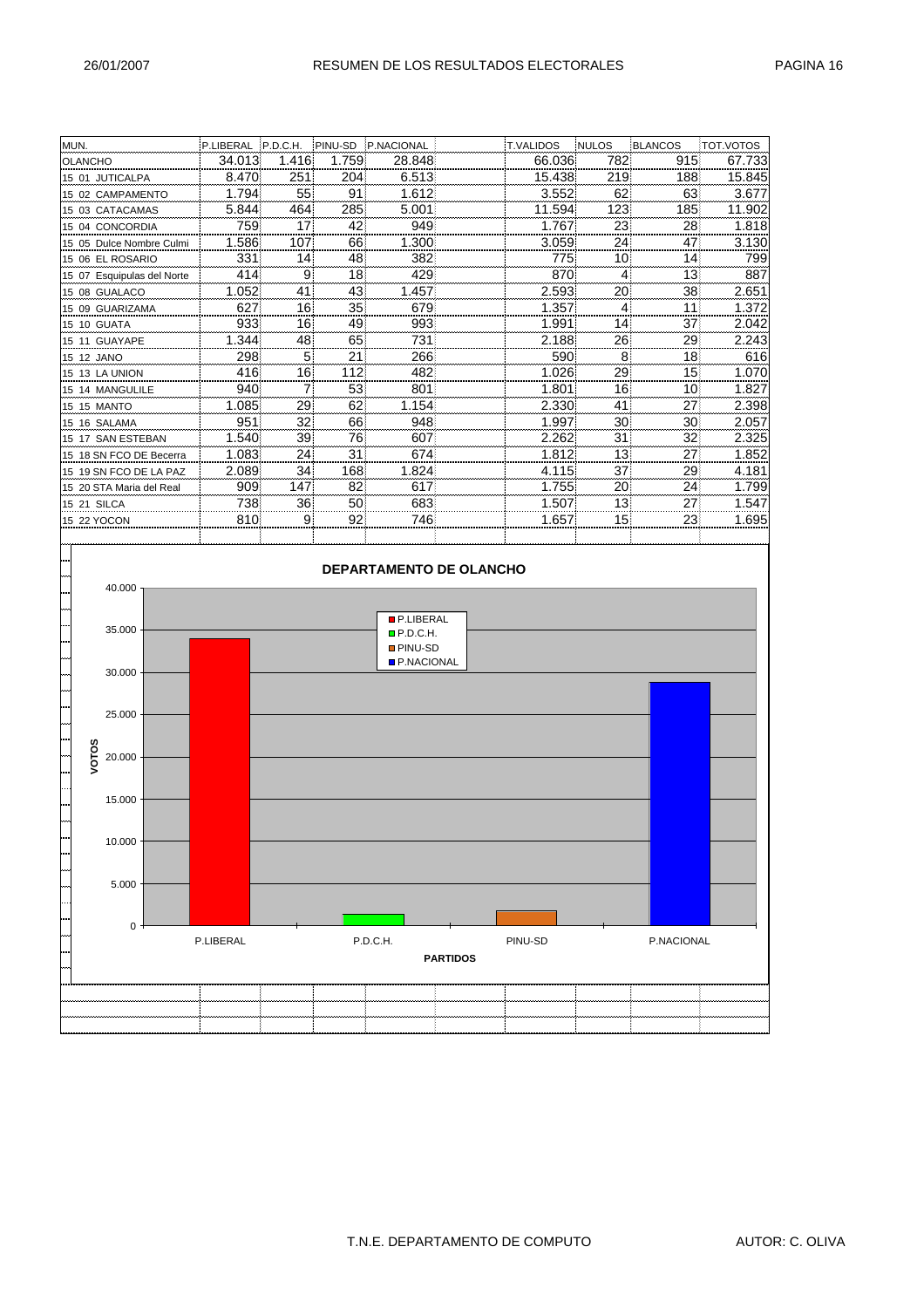| MUN.                        | P.LIBERAL P.D.C.H. |                 | <b>PINU-SD</b>  | P.NACIONAL | <b>T.VALIDOS</b> | <b>NULOS</b>    | BLANCOS | TOT.VOTOS |
|-----------------------------|--------------------|-----------------|-----------------|------------|------------------|-----------------|---------|-----------|
| <b>STA BARBARA</b>          | 44.738             | 1.796           | 1.602           | 39.500     | 87.636           | 911             | 1.125   | 89.672    |
| 16 01 SANTA BARBARA         | 4.249              | 439             | 299             | 3.684      | 8.671            | 59              | 88      | 8.818     |
| 16 02 ARADA                 | 711                | 64              | 36 <sup>1</sup> | 1.713      | 2.524            | 26              | 17      | 2.567     |
| 16 03 ATIMA                 | 1.444              | 103             | 43              | 1.195      | 2.785            | 39              | 39      | 2.863     |
| 16 04 AZACUALPA             | 2.359              | 73              | 57              | 1.505      | 3.994            | 32              | 55      | 4.081     |
| 16 05 CEGUACA               | 526                | 103             | 47              | 570        | 1.246            | 19              | 10      | 1.275     |
| 16 06 COLINAS               | 2.988              | 14              | 69              | 2.777      | 5.848            | 22              | 29      | 5.899     |
| 16 07 Concepcion del Norte  | 1.302              | 96              | 27              | 1.299      | 2.724            | 37              | 34      | 2.795     |
| 16 08 Concepcion del Sur    | 515                | 44              | 26              | 598        | 1.183            | 18              | 18      | 1.219     |
| 16 09 CHINDA                | 534                | 31              | 23              | 647        | 1.235            | 17              | 28      | 1.280     |
| 16 10 EL NISPERO            | 1.045              | 69              | 18              | 1.144      | 2.276            | 12 <sub>1</sub> | 25      | 2.313     |
| 16 11 GUALALA               | 847                | 56              | 244             | 261        | 1.408            | 20              | 22      | 1.450     |
| 16 12 ILAMA                 | 895                | 25!             | 721             | 1.113      | 2.105            | 18              | 25      | 2.148     |
| 16 13 MACUELIZO             | 4.448              | 68              | 117             | 3.678      | 8.311            | 127             | 149     | 8.587     |
| 16 14 NARANJITO             | 1.494              | 19              | 56              | 1.720      | 3.289            | 36              | 31      | 3.356     |
| 16 15 NUEVO CELILAC         | 888                | 34 <sup>1</sup> | 14              | 489        | 1.425            | 21              | 25      | 1.471     |
| 16 16 PETOA                 | 1.516              | 14              | 17              | 1.215      | 2.762            | 14              | 33      | 2.809     |
| 16 17 PROTECCION            | 817                | 37              | 38              | 1.146      | 2.038            | 33              | 59      | 2.130     |
| 16 18 QUIMISTAN             | 2.795              | 67              | 55              | 2.675      | 5.592            | 68              | 102     | 5.762     |
| 16 19 SN FCO DE OJUERA      | 935                | 19 <sub>1</sub> | 16              | 1.045      | 2.015            | 15 <sup>1</sup> | 30      | 2.060     |
| <b>16 20 SAN LUIS</b>       | 3.059              | 53              | 31              | 2.411      | 5.554            | 38              | 67      | 5.659     |
| 16 21 SAN MARCOS            | 1.785              | 46              | 44              | 1.321      | 3.196            | 50              | 27      | 3.273     |
| 16 22 SAN NICOLAS           | 1.709              | 72              | 42              | 1.153      | 2.976            | 39              | 34      | 3.049     |
| 16 23 SN PEDRO ZACAPA       | 3.416              | 113             | 124             | 2.917      | 6.570            | 94              | 119     | 6.783     |
| 16 24 SANTA RITA            | 456                | 69              | 24              | 636        | 1.185            | 10)             | 11      | 1.206     |
| 16 25 SN Vicente Centenario | 437                | 24              | 24              | 476        | 961              | 18              | 11      | 990       |
| 16 26 TRINIDAD              | 3.568              | 44              | 39              | 2.112      | 5.763            | 29              | 37      | 5.829     |
|                             |                    |                 |                 |            |                  |                 |         |           |
|                             |                    |                 |                 |            |                  |                 |         |           |

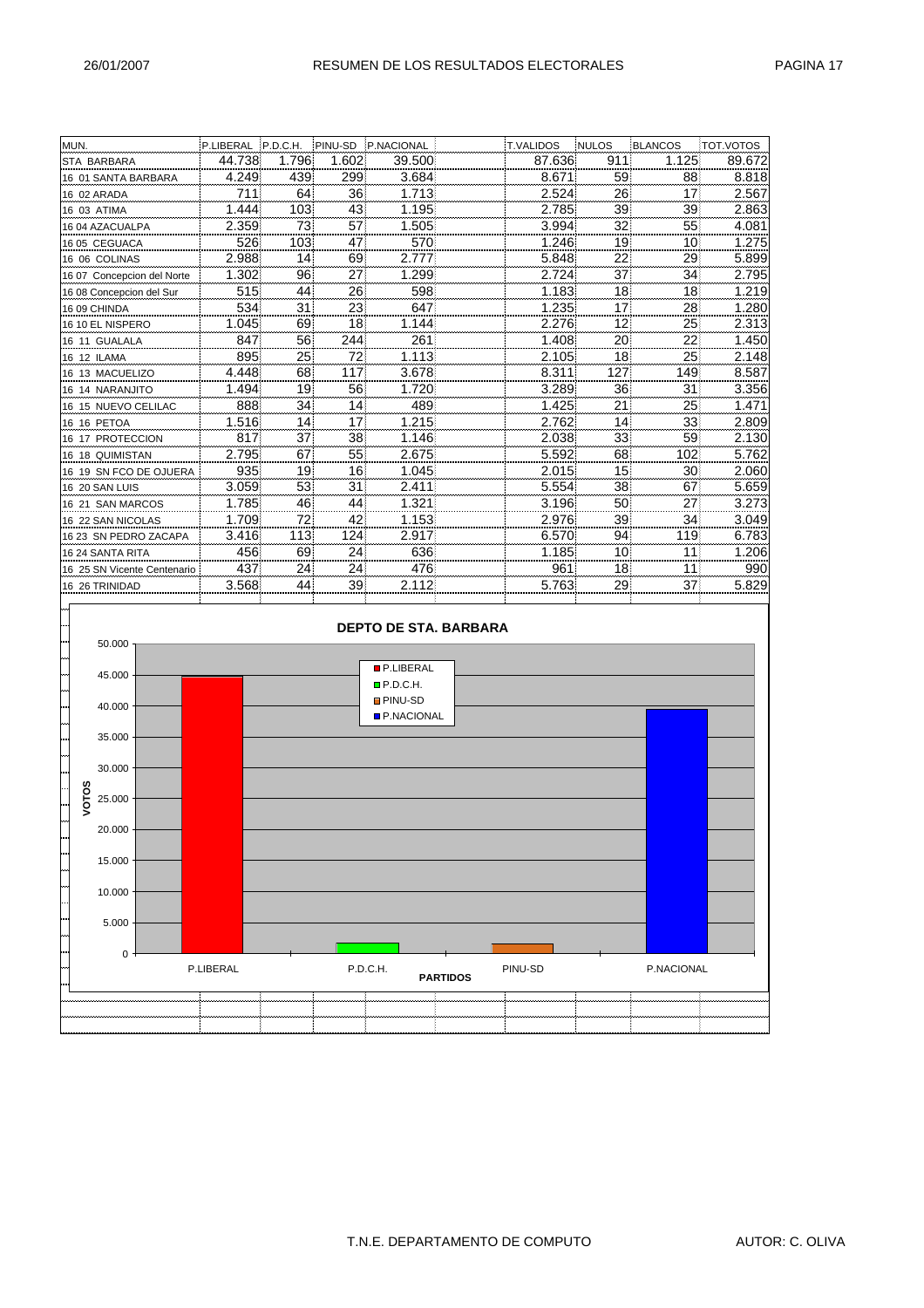| MUN.                                        |                                                            |  |           |     |      | P.LIBERAL P.D.C.H. PINU-SD P.NACIONAL |                 | T.VALIDOS | NULOS | BLANCOS                        | TOT.VOTOS |
|---------------------------------------------|------------------------------------------------------------|--|-----------|-----|------|---------------------------------------|-----------------|-----------|-------|--------------------------------|-----------|
| VALLE                                       |                                                            |  | 17.755    | 862 | 789  | 16.330                                |                 | 35.736    | 515   | 484                            | 36.735    |
|                                             | 17 01 NACAOME                                              |  | 4.735     | 232 | 111] | 4.344                                 |                 | 9.422     | 189   | 144                            | 9.755     |
|                                             | 17 02 ALIANZA                                              |  | 1.426     | 25  | 20   | 1.023                                 |                 | 2.494     | 42    | 22                             | 2.558     |
|                                             | 17 03 AMAPALA                                              |  | 1.414     | 59  | 68   | 1.324                                 |                 | 2.865     | 39    | 32                             | 2.936     |
|                                             | 17 04 ARAMECINA                                            |  | 1.056     | 38  | 33   | 763                                   |                 | 1.890     | 14    | 18                             | 1.922     |
|                                             | 702<br>624<br>1.383<br>26<br>17 05 CARIDAD<br>31           |  |           |     |      |                                       |                 |           |       | 6 <sup>1</sup><br>$\mathbf{3}$ | 1.392     |
|                                             | 17 06 GOASCORAN                                            |  | 1.930     | 66  | 41   | 1.516                                 |                 | 3.553     | 63    | 35                             | 3.651     |
| 2.407<br>165<br>51<br>2.548<br>17 07 LANGUE |                                                            |  |           |     |      |                                       |                 | 5.171     | 68    | 75                             | 5.314     |
|                                             | 17 08 SN FCO DE CORAY                                      |  | 1.094     | 37  | 34   | 1.036                                 |                 | 2.201     | 27    | 24                             | 2.252     |
|                                             | 3.152<br>2.991<br>209<br>405<br>6.757<br>17 09 SAN LORENZO |  |           |     |      |                                       |                 |           | 67    | 131                            | 6.955     |
|                                             |                                                            |  |           |     |      |                                       |                 |           |       |                                |           |
|                                             |                                                            |  |           |     |      |                                       |                 |           |       |                                |           |
|                                             | 20.000                                                     |  |           |     |      | DEPARTAMENTO DE VALLE                 |                 |           |       |                                |           |
|                                             | 18.000                                                     |  |           |     |      | P.LIBERAL                             |                 |           |       |                                |           |
|                                             |                                                            |  |           |     |      | P.D.C.H.                              |                 |           |       |                                |           |
|                                             |                                                            |  |           |     |      | <b>PINU-SD</b>                        |                 |           |       |                                |           |
|                                             | 16.000                                                     |  |           |     |      | P.NACIONAL                            |                 |           |       |                                |           |
|                                             |                                                            |  |           |     |      |                                       |                 |           |       |                                |           |
|                                             |                                                            |  |           |     |      |                                       |                 |           |       |                                |           |
|                                             | 14.000                                                     |  |           |     |      |                                       |                 |           |       |                                |           |
|                                             |                                                            |  |           |     |      |                                       |                 |           |       |                                |           |
|                                             |                                                            |  |           |     |      |                                       |                 |           |       |                                |           |
|                                             | 12.000                                                     |  |           |     |      |                                       |                 |           |       |                                |           |
|                                             |                                                            |  |           |     |      |                                       |                 |           |       |                                |           |
|                                             |                                                            |  |           |     |      |                                       |                 |           |       |                                |           |
|                                             | 10.000                                                     |  |           |     |      |                                       |                 |           |       |                                |           |
|                                             | VOTOS                                                      |  |           |     |      |                                       |                 |           |       |                                |           |
|                                             |                                                            |  |           |     |      |                                       |                 |           |       |                                |           |
|                                             |                                                            |  |           |     |      |                                       |                 |           |       |                                |           |
|                                             | 8.000                                                      |  |           |     |      |                                       |                 |           |       |                                |           |
|                                             |                                                            |  |           |     |      |                                       |                 |           |       |                                |           |
|                                             |                                                            |  |           |     |      |                                       |                 |           |       |                                |           |
|                                             | 6.000                                                      |  |           |     |      |                                       |                 |           |       |                                |           |
|                                             |                                                            |  |           |     |      |                                       |                 |           |       |                                |           |
|                                             |                                                            |  |           |     |      |                                       |                 |           |       |                                |           |
|                                             | 4.000                                                      |  |           |     |      |                                       |                 |           |       |                                |           |
|                                             |                                                            |  |           |     |      |                                       |                 |           |       |                                |           |
|                                             |                                                            |  |           |     |      |                                       |                 |           |       |                                |           |
|                                             | 2.000                                                      |  |           |     |      |                                       |                 |           |       |                                |           |
|                                             |                                                            |  |           |     |      |                                       |                 |           |       |                                |           |
|                                             |                                                            |  |           |     |      |                                       |                 |           |       |                                |           |
|                                             | 0                                                          |  |           |     |      |                                       |                 |           |       |                                |           |
|                                             |                                                            |  | P.LIBERAL |     |      | P.D.C.H.                              |                 | PINU-SD   |       | P.NACIONAL                     |           |
|                                             |                                                            |  |           |     |      |                                       | <b>PARTIDOS</b> |           |       |                                |           |
|                                             |                                                            |  |           |     |      |                                       |                 |           |       |                                |           |
|                                             |                                                            |  |           |     |      |                                       |                 |           |       |                                |           |
|                                             |                                                            |  |           |     |      |                                       |                 |           |       |                                |           |
|                                             |                                                            |  |           |     |      |                                       |                 |           |       |                                |           |
|                                             |                                                            |  |           |     |      |                                       |                 |           |       |                                |           |